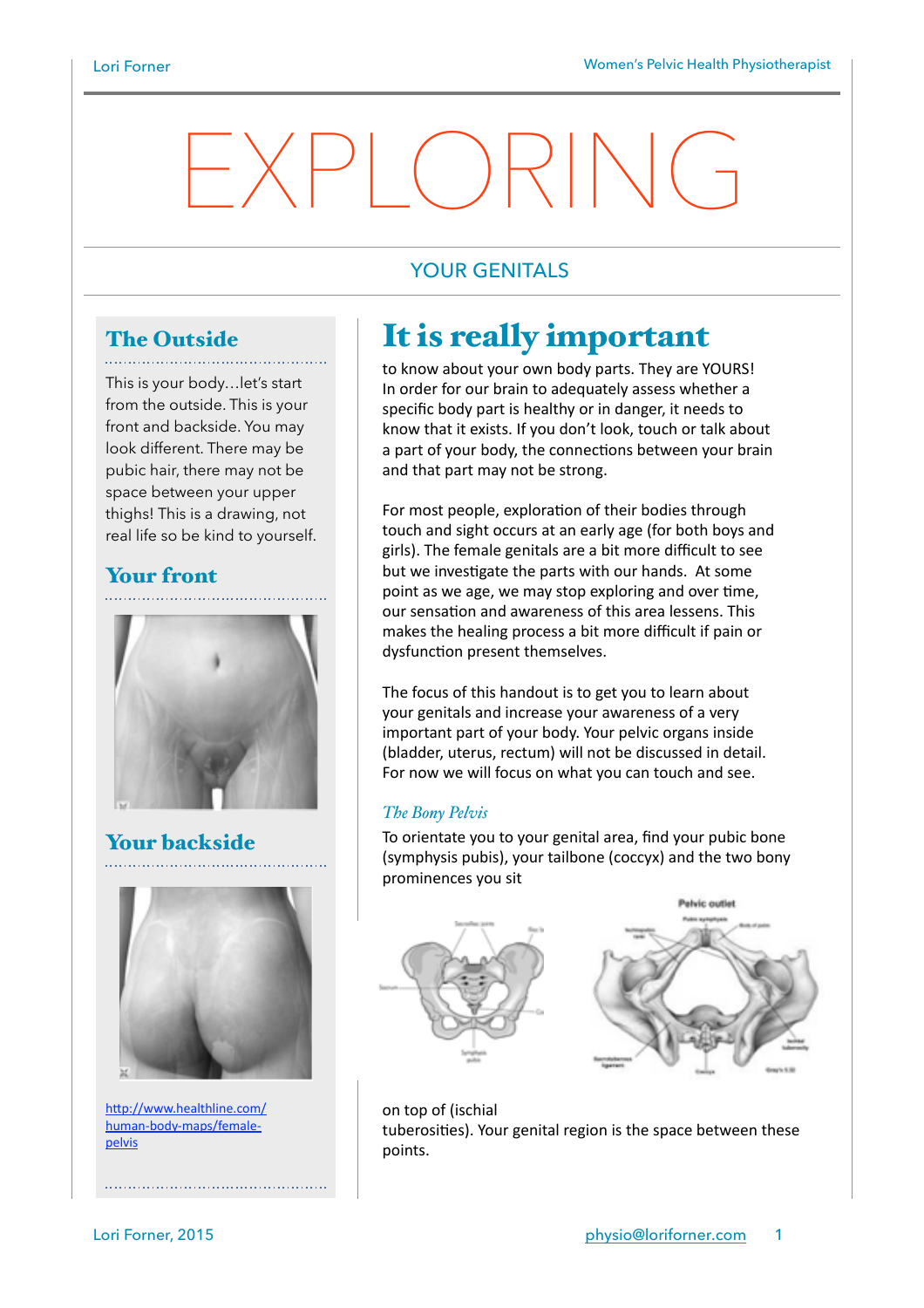# The Pelvic Floor Muscles

Underneath the genitals lay your pelvic floor muscles. You won't be able to see them but you may feel the different resistance under your fingers or possibly tenderness within them. For ease, not all muscles are mentioned.

# First layer



Directly under the skin you can see some circular muscles that help to squeeze around the entrances.

# Deepest layer



Looking down from above you can see the deepest layer of muscles. When a finger is inserted into the vagina, contraction of these muscles may feel like your finger is being lifted.

## *The External Genital Region*

This is your genital region, from the outside. Remember these are drawings. EVERYONE looks different! Some labia (also known as your "lips") are shorter, longer, asymmetrical, etc.



### *Your Homework*

A good progression to follow for learning is outlined below. When you feel comfortable, have no increase in pain and feel ready to move on, progress to the next step. When the next steps involve you looking or touching, find a comfortable time and place. Lying inclined on pillows in your bed can help you feel more comfortable.

• Start by looking at the pictures on this handout. Using a mirror, just look at your genital area without touching. Continue to use the mirror as you explore.

•Note the different areas mentioned in the anatomy section